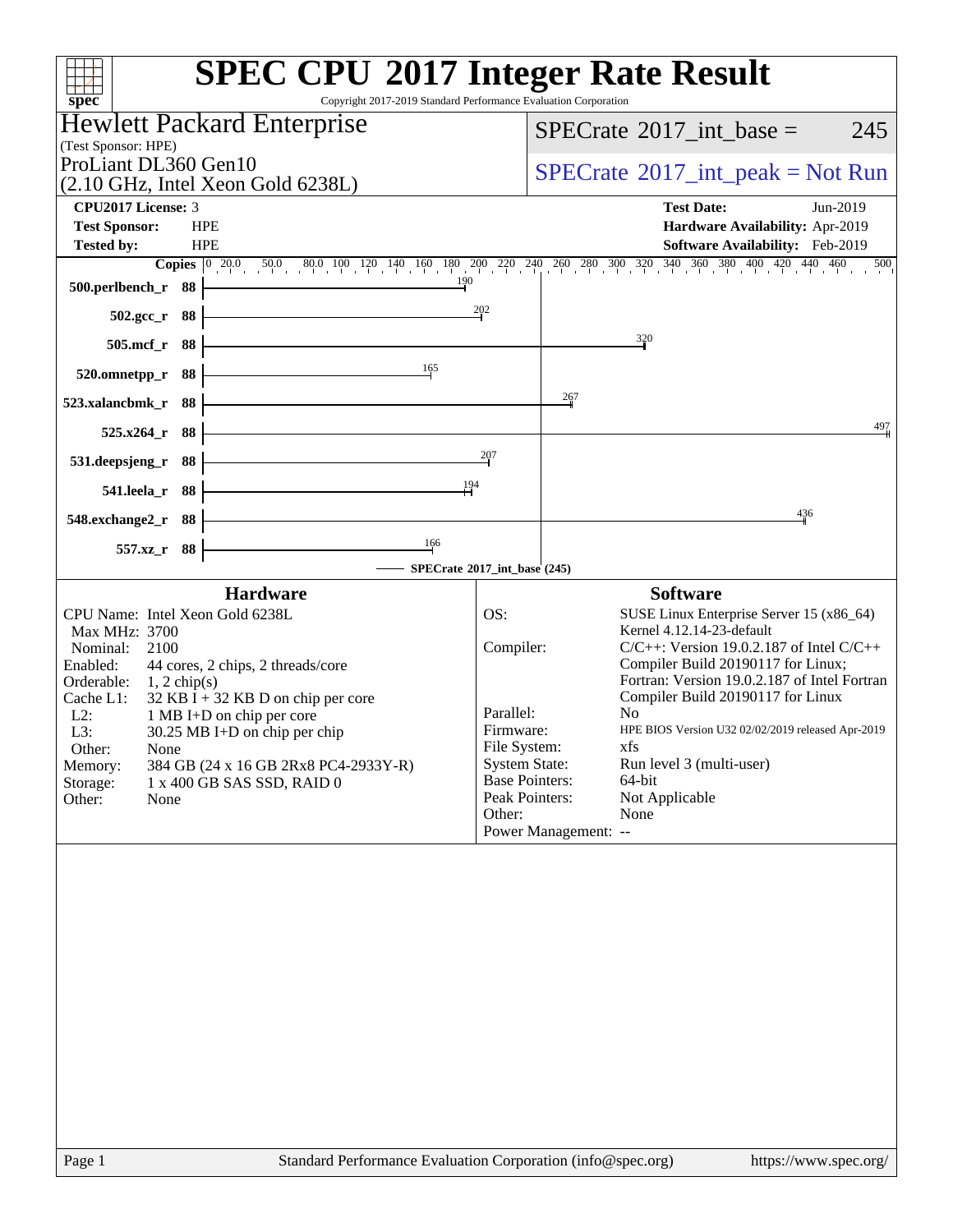

# **[SPEC CPU](http://www.spec.org/auto/cpu2017/Docs/result-fields.html#SPECCPU2017IntegerRateResult)[2017 Integer Rate Result](http://www.spec.org/auto/cpu2017/Docs/result-fields.html#SPECCPU2017IntegerRateResult)**

Copyright 2017-2019 Standard Performance Evaluation Corporation

#### Hewlett Packard Enterprise

(Test Sponsor: HPE)

(2.10 GHz, Intel Xeon Gold 6238L)

[SPECrate](http://www.spec.org/auto/cpu2017/Docs/result-fields.html#SPECrate2017intbase)<sup>®</sup>2017 int base = 245

### ProLiant DL360 Gen10  $SPECTR$   $SPECTR$   $SCHR$   $SCHR$   $SCHR$   $SCHR$   $SCHR$   $SCHR$   $SCHR$   $SCHR$   $SCHR$   $SCHR$   $SCHR$   $SCHR$   $SCHR$   $SCHR$   $SCHR$   $SCHR$   $SCHR$   $SCHR$   $SCHR$   $SCHR$   $SCHR$   $SCHR$   $SCHR$   $SCHR$   $SCHR$   $SCHR$   $SCHR$   $SCHR$   $SCHR$   $SCHR$   $SCHR$   $S$

**[CPU2017 License:](http://www.spec.org/auto/cpu2017/Docs/result-fields.html#CPU2017License)** 3 **[Test Date:](http://www.spec.org/auto/cpu2017/Docs/result-fields.html#TestDate)** Jun-2019 **[Test Sponsor:](http://www.spec.org/auto/cpu2017/Docs/result-fields.html#TestSponsor)** HPE **[Hardware Availability:](http://www.spec.org/auto/cpu2017/Docs/result-fields.html#HardwareAvailability)** Apr-2019 **[Tested by:](http://www.spec.org/auto/cpu2017/Docs/result-fields.html#Testedby)** HPE **[Software Availability:](http://www.spec.org/auto/cpu2017/Docs/result-fields.html#SoftwareAvailability)** Feb-2019

#### **[Results Table](http://www.spec.org/auto/cpu2017/Docs/result-fields.html#ResultsTable)**

|                                     |               |                |                | <b>Base</b>    |       |                |            | <b>Peak</b>   |                |              |                |              |                |              |
|-------------------------------------|---------------|----------------|----------------|----------------|-------|----------------|------------|---------------|----------------|--------------|----------------|--------------|----------------|--------------|
| <b>Benchmark</b>                    | <b>Copies</b> | <b>Seconds</b> | Ratio          | <b>Seconds</b> | Ratio | <b>Seconds</b> | Ratio      | <b>Copies</b> | <b>Seconds</b> | <b>Ratio</b> | <b>Seconds</b> | <b>Ratio</b> | <b>Seconds</b> | <b>Ratio</b> |
| 500.perlbench_r                     | 88            | 738            | 190            | 740            | 189   | 738            | <u>190</u> |               |                |              |                |              |                |              |
| $502.\text{gcc}$ _r                 | 88            | 616            | 202            | 619            | 201   | 617            | 202        |               |                |              |                |              |                |              |
| $505$ .mcf r                        | 88            | 445            | 319            | 444            | 320   | 444            | 320        |               |                |              |                |              |                |              |
| 520.omnetpp_r                       | 88            | 701            | 165            | 700            | 165   | 700            | 165        |               |                |              |                |              |                |              |
| 523.xalancbmk r                     | 88            | 349            | 267            | 349            | 266   | 348            | 267        |               |                |              |                |              |                |              |
| 525.x264 r                          | 88            | 311            | 495            | 310            | 497   | 310            | 497        |               |                |              |                |              |                |              |
| 531.deepsjeng_r                     | 88            | 488            | 207            | 487            | 207   | 487            | 207        |               |                |              |                |              |                |              |
| 541.leela r                         | 88            | 750            | 194            | 749            | 195   | 768            | 190        |               |                |              |                |              |                |              |
| 548.exchange2_r                     | 88            | 529            | 436            | 528            | 436   | 528            | 437        |               |                |              |                |              |                |              |
| $557.xz$ _r                         | 88            | 573            | 166            | 571            | 166   | 571            | <u>166</u> |               |                |              |                |              |                |              |
| $SPECrate^{\circ}2017$ int base =   |               |                | 245            |                |       |                |            |               |                |              |                |              |                |              |
| $SPECrate^{\circ}2017\_int\_peak =$ |               |                | <b>Not Run</b> |                |       |                |            |               |                |              |                |              |                |              |

Results appear in the [order in which they were run](http://www.spec.org/auto/cpu2017/Docs/result-fields.html#RunOrder). Bold underlined text [indicates a median measurement](http://www.spec.org/auto/cpu2017/Docs/result-fields.html#Median).

#### **[Submit Notes](http://www.spec.org/auto/cpu2017/Docs/result-fields.html#SubmitNotes)**

 The numactl mechanism was used to bind copies to processors. The config file option 'submit' was used to generate numactl commands to bind each copy to a specific processor. For details, please see the config file.

#### **[Operating System Notes](http://www.spec.org/auto/cpu2017/Docs/result-fields.html#OperatingSystemNotes)**

 Stack size set to unlimited using "ulimit -s unlimited" Transparent Huge Pages enabled by default Prior to runcpu invocation Filesystem page cache synced and cleared with: sync; echo 3 > /proc/sys/vm/drop\_caches runcpu command invoked through numactl i.e.: numactl --interleave=all runcpu <etc>

#### **[General Notes](http://www.spec.org/auto/cpu2017/Docs/result-fields.html#GeneralNotes)**

Environment variables set by runcpu before the start of the run: LD\_LIBRARY\_PATH = "/home/cpu2017\_u2/lib/ia32:/home/cpu2017\_u2/lib/intel64"

 Binaries compiled on a system with 1x Intel Core i9-7900X CPU + 32GB RAM memory using Redhat Enterprise Linux 7.5 NA: The test sponsor attests, as of date of publication, that CVE-2017-5754 (Meltdown) is mitigated in the system as tested and documented. Yes: The test sponsor attests, as of date of publication, that CVE-2017-5753 (Spectre variant 1) is mitigated in the system as tested and documented. Yes: The test sponsor attests, as of date of publication, that CVE-2017-5715 (Spectre variant 2)

**(Continued on next page)**

| Page 2 | Standard Performance Evaluation Corporation (info@spec.org) | https://www.spec.org/ |
|--------|-------------------------------------------------------------|-----------------------|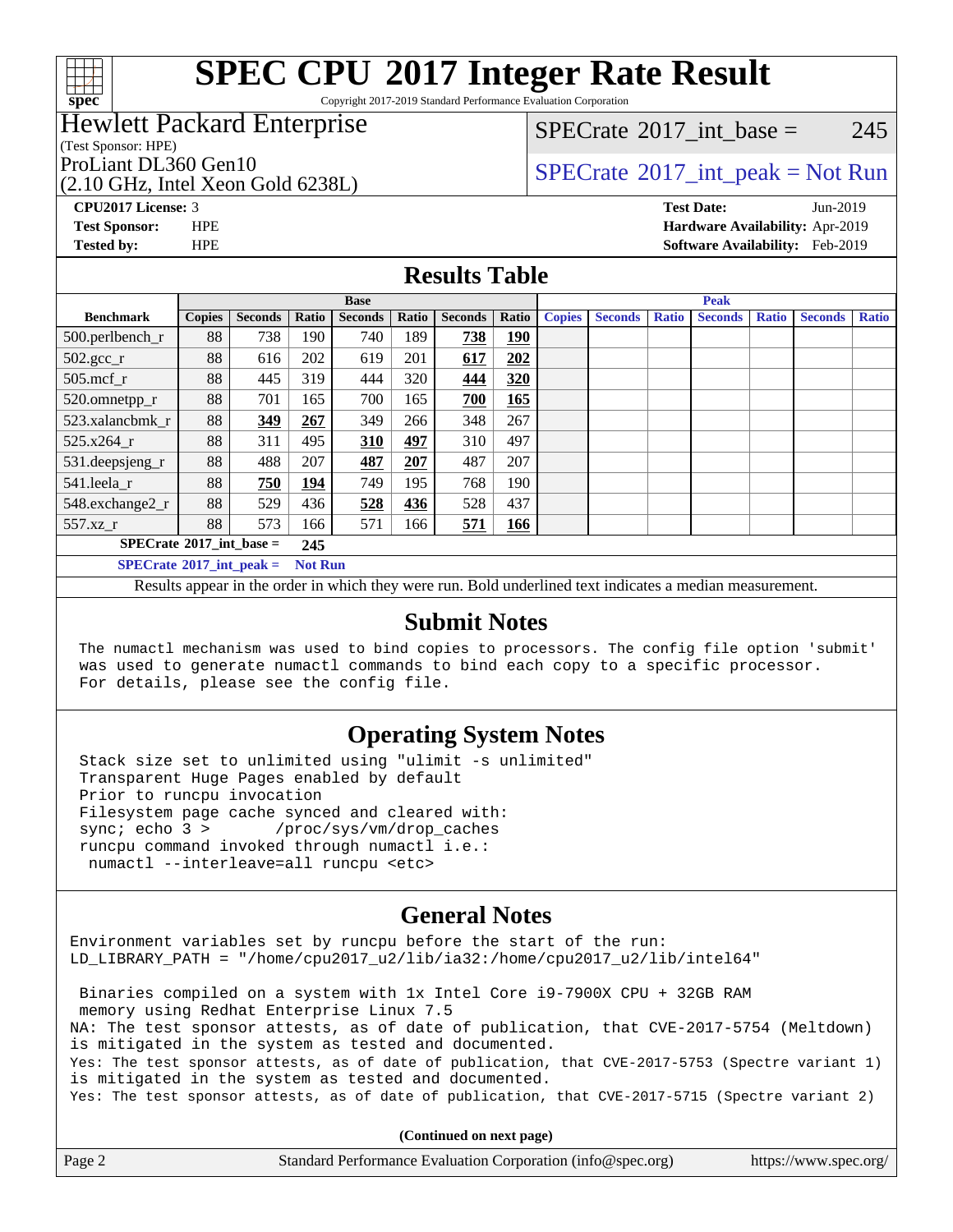#### $+\ +$ **[spec](http://www.spec.org/)**

# **[SPEC CPU](http://www.spec.org/auto/cpu2017/Docs/result-fields.html#SPECCPU2017IntegerRateResult)[2017 Integer Rate Result](http://www.spec.org/auto/cpu2017/Docs/result-fields.html#SPECCPU2017IntegerRateResult)**

Copyright 2017-2019 Standard Performance Evaluation Corporation

#### Hewlett Packard Enterprise

[SPECrate](http://www.spec.org/auto/cpu2017/Docs/result-fields.html#SPECrate2017intbase)<sup>®</sup>2017 int base = 245

#### (Test Sponsor: HPE)

(2.10 GHz, Intel Xeon Gold 6238L)

ProLiant DL360 Gen10  $SPECTR_{12}$  [SPECrate](http://www.spec.org/auto/cpu2017/Docs/result-fields.html#SPECrate2017intpeak)®[2017\\_int\\_peak = N](http://www.spec.org/auto/cpu2017/Docs/result-fields.html#SPECrate2017intpeak)ot Run

**[CPU2017 License:](http://www.spec.org/auto/cpu2017/Docs/result-fields.html#CPU2017License)** 3 **[Test Date:](http://www.spec.org/auto/cpu2017/Docs/result-fields.html#TestDate)** Jun-2019 **[Test Sponsor:](http://www.spec.org/auto/cpu2017/Docs/result-fields.html#TestSponsor)** HPE **[Hardware Availability:](http://www.spec.org/auto/cpu2017/Docs/result-fields.html#HardwareAvailability)** Apr-2019 **[Tested by:](http://www.spec.org/auto/cpu2017/Docs/result-fields.html#Testedby)** HPE **[Software Availability:](http://www.spec.org/auto/cpu2017/Docs/result-fields.html#SoftwareAvailability)** Feb-2019

#### **[General Notes \(Continued\)](http://www.spec.org/auto/cpu2017/Docs/result-fields.html#GeneralNotes)**

is mitigated in the system as tested and documented.

#### **[Platform Notes](http://www.spec.org/auto/cpu2017/Docs/result-fields.html#PlatformNotes)**

Page 3 Standard Performance Evaluation Corporation [\(info@spec.org\)](mailto:info@spec.org) <https://www.spec.org/> BIOS Configuration: Thermal Configuration set to Maximum Cooling Memory Patrol Scrubbing set to Disabled LLC Prefetch set to Enabled LLC Dead Line Allocation set to Disabled Enhanced Processor Performance set to Enabled Workload Profile set to General Throughput Compute Workload Profile set to Custom Energy/Performance Bias set to Balanced Performance Sysinfo program /home/cpu2017\_u2/bin/sysinfo Rev: r5974 of 2018-05-19 9bcde8f2999c33d61f64985e45859ea9 running on linux-nub3 Thu Jun 27 12:26:32 2019 SUT (System Under Test) info as seen by some common utilities. For more information on this section, see <https://www.spec.org/cpu2017/Docs/config.html#sysinfo> From /proc/cpuinfo model name : Intel(R) Xeon(R) Gold 6238L CPU @ 2.10GHz 2 "physical id"s (chips) 88 "processors" cores, siblings (Caution: counting these is hw and system dependent. The following excerpts from /proc/cpuinfo might not be reliable. Use with caution.) cpu cores : 22 siblings : 44 physical 0: cores 0 1 2 3 8 9 10 11 12 16 17 18 19 20 21 24 25 26 27 28 physical 1: cores 0 1 2 3 8 9 10 11 12 16 17 18 19 20 21 24 25 26 27 28 From lscpu: Architecture: x86\_64 CPU op-mode(s): 32-bit, 64-bit Byte Order: Little Endian  $CPU(s):$  88 On-line CPU(s) list: 0-87 Thread(s) per core: 2 Core(s) per socket: 22 Socket(s): 2 NUMA node(s): 4 Vendor ID: GenuineIntel CPU family: 6 Model: 85 Model name: Intel(R) Xeon(R) Gold 6238L CPU @ 2.10GHz **(Continued on next page)**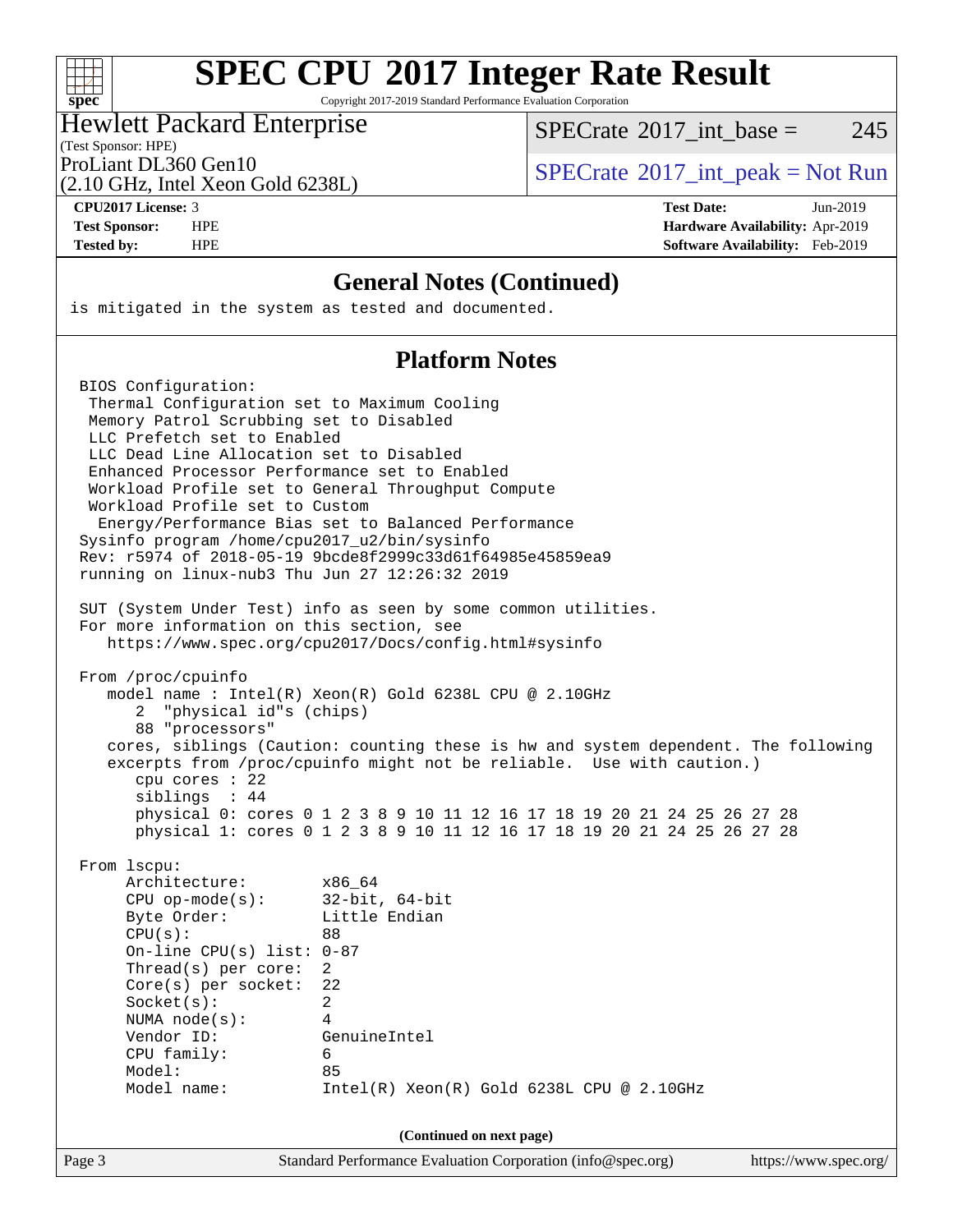#### **[SPEC CPU](http://www.spec.org/auto/cpu2017/Docs/result-fields.html#SPECCPU2017IntegerRateResult)[2017 Integer Rate Result](http://www.spec.org/auto/cpu2017/Docs/result-fields.html#SPECCPU2017IntegerRateResult)** Copyright 2017-2019 Standard Performance Evaluation Corporation

#### Hewlett Packard Enterprise

 $SPECTate$ <sup>®</sup>[2017\\_int\\_base =](http://www.spec.org/auto/cpu2017/Docs/result-fields.html#SPECrate2017intbase) 245

(Test Sponsor: HPE) (2.10 GHz, Intel Xeon Gold 6238L)

ProLiant DL360 Gen10<br>  $SPECTate$ <sup>®</sup>[2017\\_int\\_peak = N](http://www.spec.org/auto/cpu2017/Docs/result-fields.html#SPECrate2017intpeak)ot Run

**[CPU2017 License:](http://www.spec.org/auto/cpu2017/Docs/result-fields.html#CPU2017License)** 3 **[Test Date:](http://www.spec.org/auto/cpu2017/Docs/result-fields.html#TestDate)** Jun-2019 **[Test Sponsor:](http://www.spec.org/auto/cpu2017/Docs/result-fields.html#TestSponsor)** HPE **[Hardware Availability:](http://www.spec.org/auto/cpu2017/Docs/result-fields.html#HardwareAvailability)** Apr-2019 **[Tested by:](http://www.spec.org/auto/cpu2017/Docs/result-fields.html#Testedby)** HPE **[Software Availability:](http://www.spec.org/auto/cpu2017/Docs/result-fields.html#SoftwareAvailability)** Feb-2019

#### **[Platform Notes \(Continued\)](http://www.spec.org/auto/cpu2017/Docs/result-fields.html#PlatformNotes)**

| Stepping:                   |                    |
|-----------------------------|--------------------|
| CPU MHz:                    | 2100.000           |
| BogoMIPS:                   | 4200.00            |
| Virtualization:             | $VT - x$           |
| $L1d$ cache:                | 32K                |
| Lli cache:                  | 32K                |
| $L2$ cache:                 | 1024K              |
| $L3$ cache:                 | 30976K             |
| NUMA $node0$ $CPU(s)$ :     | $0 - 10, 44 - 54$  |
| NUMA node1 CPU(s):          | $11 - 21, 55 - 65$ |
| NUMA node2 CPU(s):          | $22 - 32,66 - 76$  |
| NUMA $node3$ $CPU(s):$      | $33 - 43, 77 - 87$ |
| $\Gamma$ ] arc $^{\bullet}$ | fnu wma da r       |

Flags: fpu vme de pse tsc msr pae mce cx8 apic sep mtrr pge mca cmov pat pse36 clflush dts acpi mmx fxsr sse sse2 ss ht tm pbe syscall nx pdpe1gb rdtscp lm constant\_tsc art arch\_perfmon pebs bts rep\_good nopl xtopology nonstop\_tsc cpuid aperfmperf tsc\_known\_freq pni pclmulqdq dtes64 monitor ds\_cpl vmx smx est tm2 ssse3 sdbg fma cx16 xtpr pdcm pcid dca sse4\_1 sse4\_2 x2apic movbe popcnt tsc\_deadline\_timer aes xsave avx f16c rdrand lahf\_lm abm 3dnowprefetch cpuid\_fault epb cat\_l3 cdp\_l3 invpcid\_single intel\_ppin mba tpr\_shadow vnmi flexpriority ept vpid fsgsbase tsc\_adjust bmi1 hle avx2 smep bmi2 erms invpcid rtm cqm mpx rdt\_a avx512f avx512dq rdseed adx smap clflushopt clwb intel\_pt avx512cd avx512bw avx512vl xsaveopt xsavec xgetbv1 xsaves cqm\_llc cqm\_occup\_llc cqm\_mbm\_total cqm\_mbm\_local ibpb ibrs stibp dtherm ida arat pln pts pku ospke avx512\_vnni arch\_capabilities ssbd

```
 /proc/cpuinfo cache data
   cache size : 30976 KB
```
Page 4 Standard Performance Evaluation Corporation [\(info@spec.org\)](mailto:info@spec.org) <https://www.spec.org/> From numactl --hardware WARNING: a numactl 'node' might or might not correspond to a physical chip. available: 4 nodes (0-3) node 0 cpus: 0 1 2 3 4 5 6 7 8 9 10 44 45 46 47 48 49 50 51 52 53 54 node 0 size: 96350 MB node 0 free: 96045 MB node 1 cpus: 11 12 13 14 15 16 17 18 19 20 21 55 56 57 58 59 60 61 62 63 64 65 node 1 size: 96763 MB node 1 free: 96467 MB node 2 cpus: 22 23 24 25 26 27 28 29 30 31 32 66 67 68 69 70 71 72 73 74 75 76 node 2 size: 96734 MB node 2 free: 96586 MB node 3 cpus: 33 34 35 36 37 38 39 40 41 42 43 77 78 79 80 81 82 83 84 85 86 87 node 3 size: 96762 MB node 3 free: 96610 MB node distances: node 0 1 2 3 0: 10 21 31 31 1: 21 10 31 31 2: 31 31 10 21 **(Continued on next page)**

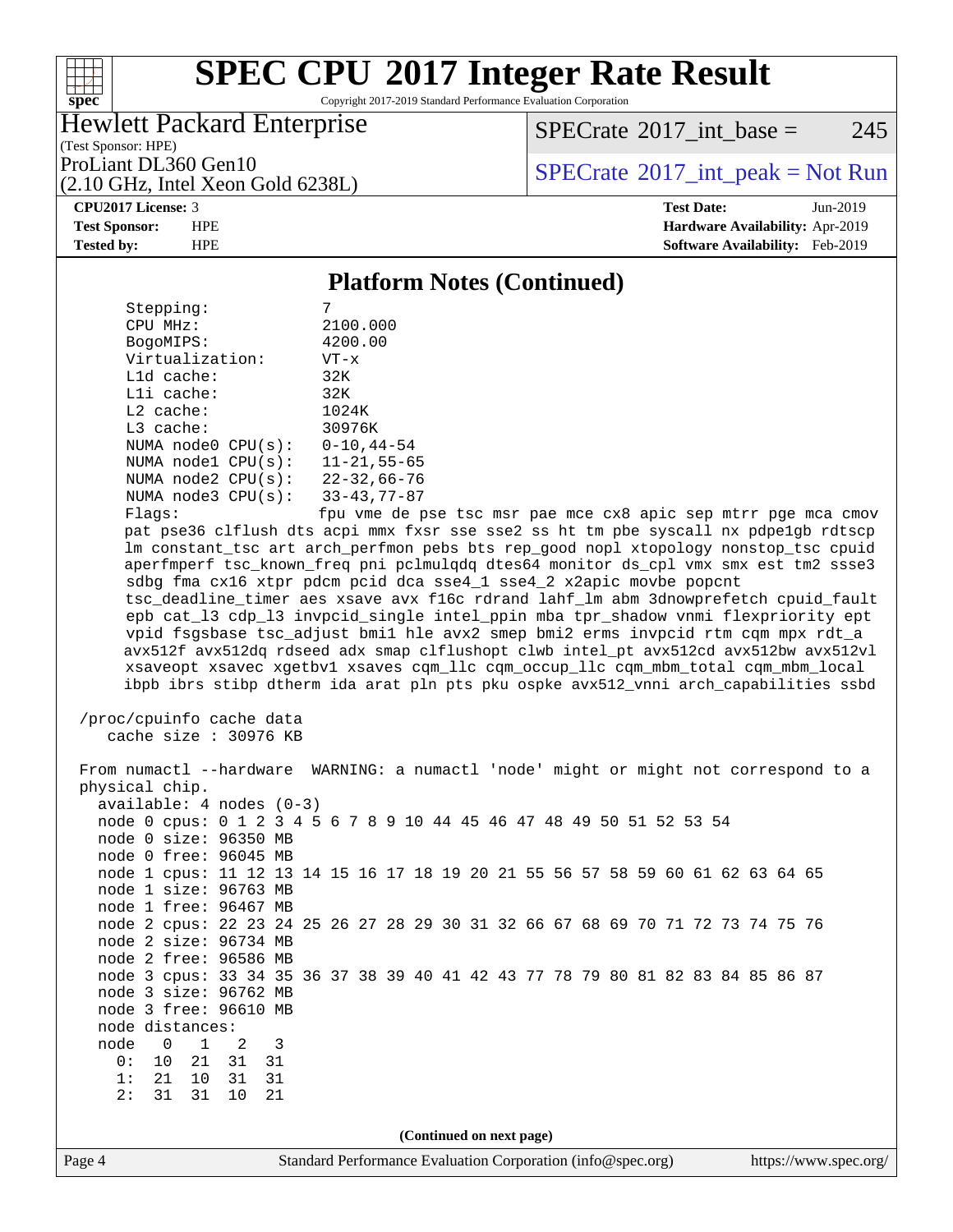#### **[SPEC CPU](http://www.spec.org/auto/cpu2017/Docs/result-fields.html#SPECCPU2017IntegerRateResult)[2017 Integer Rate Result](http://www.spec.org/auto/cpu2017/Docs/result-fields.html#SPECCPU2017IntegerRateResult)**  $+\ +$ Copyright 2017-2019 Standard Performance Evaluation Corporation **[spec](http://www.spec.org/)** Hewlett Packard Enterprise [SPECrate](http://www.spec.org/auto/cpu2017/Docs/result-fields.html#SPECrate2017intbase)<sup>®</sup>2017 int base = 245 (Test Sponsor: HPE) ProLiant DL360 Gen10<br>  $SPECTA = Not Run$ <br>  $SPECTA = Not Run$ (2.10 GHz, Intel Xeon Gold 6238L) **[CPU2017 License:](http://www.spec.org/auto/cpu2017/Docs/result-fields.html#CPU2017License)** 3 **[Test Date:](http://www.spec.org/auto/cpu2017/Docs/result-fields.html#TestDate)** Jun-2019 **[Test Sponsor:](http://www.spec.org/auto/cpu2017/Docs/result-fields.html#TestSponsor)** HPE **[Hardware Availability:](http://www.spec.org/auto/cpu2017/Docs/result-fields.html#HardwareAvailability)** Apr-2019 **[Tested by:](http://www.spec.org/auto/cpu2017/Docs/result-fields.html#Testedby)** HPE **[Software Availability:](http://www.spec.org/auto/cpu2017/Docs/result-fields.html#SoftwareAvailability)** Feb-2019 **[Platform Notes \(Continued\)](http://www.spec.org/auto/cpu2017/Docs/result-fields.html#PlatformNotes)** 3: 31 31 21 10 From /proc/meminfo MemTotal: 395889640 kB HugePages\_Total: 0 Hugepagesize: 2048 kB From /etc/\*release\* /etc/\*version\* os-release: NAME="SLES" VERSION="15" VERSION\_ID="15" PRETTY NAME="SUSE Linux Enterprise Server 15" ID="sles" ID\_LIKE="suse" ANSI\_COLOR="0;32" CPE\_NAME="cpe:/o:suse:sles:15" uname -a: Linux linux-nub3 4.12.14-23-default #1 SMP Tue May 29 21:04:44 UTC 2018 (cd0437b) x86\_64 x86\_64 x86\_64 GNU/Linux Kernel self-reported vulnerability status: CVE-2017-5754 (Meltdown): Not affected CVE-2017-5753 (Spectre variant 1): Mitigation: \_\_user pointer sanitization CVE-2017-5715 (Spectre variant 2): Mitigation: Indirect Branch Restricted Speculation, IBPB, IBRS\_FW run-level 3 Jun 27 12:24 SPEC is set to: /home/cpu2017\_u2 Filesystem Type Size Used Avail Use% Mounted on /dev/sda1 xfs 373G 134G 240G 36% /home Additional information from dmidecode follows. WARNING: Use caution when you interpret this section. The 'dmidecode' program reads system data which is "intended to allow hardware to be accurately determined", but the intent may not be met, as there are frequent changes to hardware, firmware, and the "DMTF SMBIOS" standard. BIOS HPE U32 02/02/2019 Memory: 24x UNKNOWN NOT AVAILABLE 16 GB 2 rank 2933 (End of data from sysinfo program)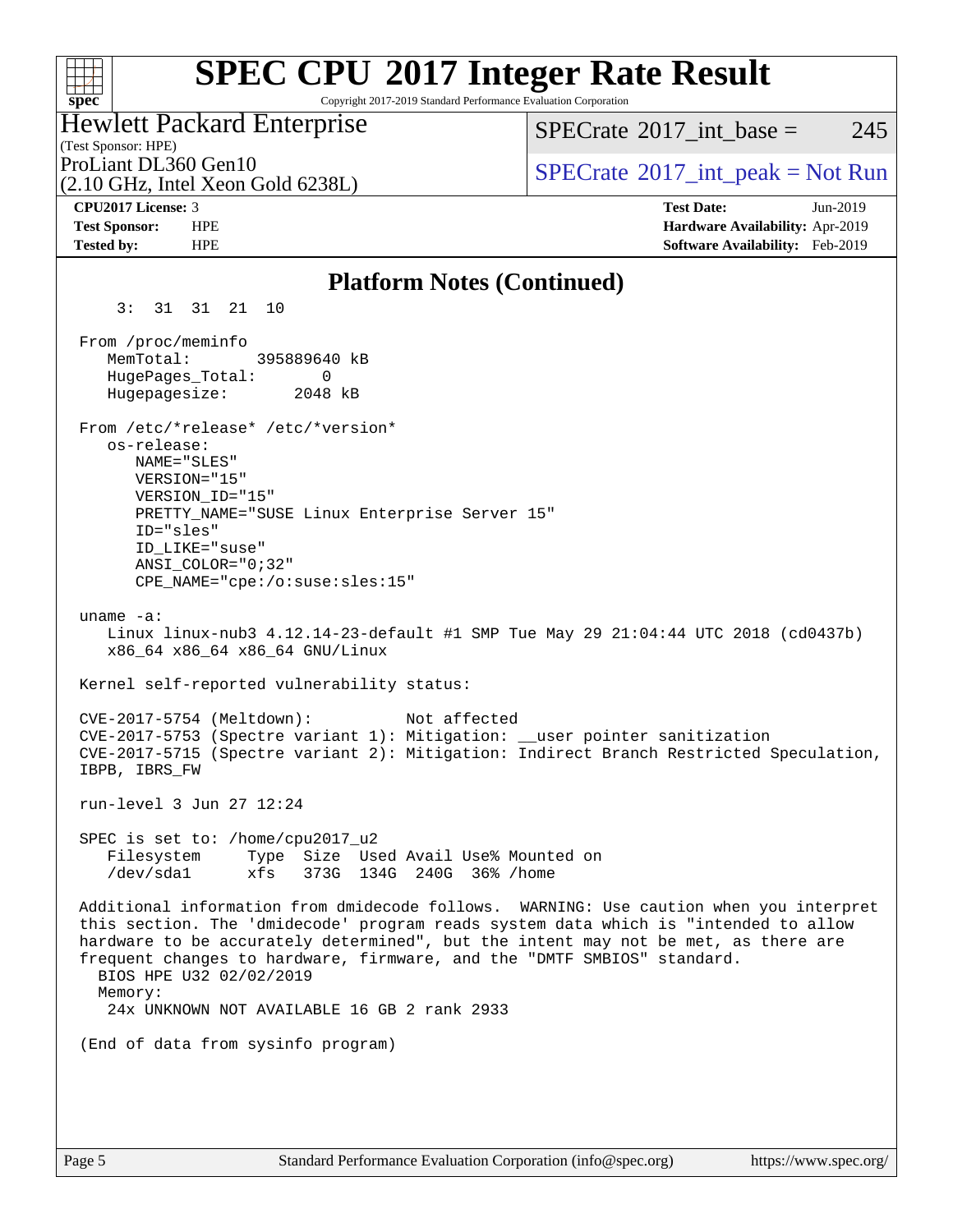#### **[SPEC CPU](http://www.spec.org/auto/cpu2017/Docs/result-fields.html#SPECCPU2017IntegerRateResult)[2017 Integer Rate Result](http://www.spec.org/auto/cpu2017/Docs/result-fields.html#SPECCPU2017IntegerRateResult)**  $+\ +$ **[spec](http://www.spec.org/)** Copyright 2017-2019 Standard Performance Evaluation Corporation Hewlett Packard Enterprise  $SPECTate$ <sup>®</sup>[2017\\_int\\_base =](http://www.spec.org/auto/cpu2017/Docs/result-fields.html#SPECrate2017intbase) 245 (Test Sponsor: HPE)

ProLiant DL360 Gen10<br>  $\begin{array}{c}\n\text{SPECTate} \textcirc 2017\_int\_peak = Not Run \\
\text{SPECTate} \textcirc 2017\_int\_peak = Not Run\n\end{array}$ 

### (2.10 GHz, Intel Xeon Gold 6238L)

**[Tested by:](http://www.spec.org/auto/cpu2017/Docs/result-fields.html#Testedby)** HPE **[Software Availability:](http://www.spec.org/auto/cpu2017/Docs/result-fields.html#SoftwareAvailability)** Feb-2019

**[CPU2017 License:](http://www.spec.org/auto/cpu2017/Docs/result-fields.html#CPU2017License)** 3 **[Test Date:](http://www.spec.org/auto/cpu2017/Docs/result-fields.html#TestDate)** Jun-2019 **[Test Sponsor:](http://www.spec.org/auto/cpu2017/Docs/result-fields.html#TestSponsor)** HPE **[Hardware Availability:](http://www.spec.org/auto/cpu2017/Docs/result-fields.html#HardwareAvailability)** Apr-2019

#### **[Compiler Version Notes](http://www.spec.org/auto/cpu2017/Docs/result-fields.html#CompilerVersionNotes)**

| 500.perlbench $r(base)$ 502.qcc $r(base)$ 505.mcf $r(base)$<br>C<br>$525.x264_r(base) 557.xz_r(base)$                                                                                  |
|----------------------------------------------------------------------------------------------------------------------------------------------------------------------------------------|
| Intel(R) C Intel(R) 64 Compiler for applications running on Intel(R) 64,<br>Version 19.0.2.187 Build 20190117<br>Copyright (C) 1985-2019 Intel Corporation. All rights reserved.       |
| 520.omnetpp $r(base)$ 523.xalancbmk $r(base)$ 531.deepsjeng $r(base)$<br>$C++$<br>$541.$ leela r(base)                                                                                 |
| Intel(R) $C++$ Intel(R) 64 Compiler for applications running on Intel(R) 64,<br>Version 19.0.2.187 Build 20190117<br>Copyright (C) 1985-2019 Intel Corporation. All rights reserved.   |
| Fortran   548.exchange2 $r(base)$                                                                                                                                                      |
| Intel(R) Fortran Intel(R) 64 Compiler for applications running on Intel(R)<br>64, Version 19.0.2.187 Build 20190117<br>Copyright (C) 1985-2019 Intel Corporation. All rights reserved. |
|                                                                                                                                                                                        |

## **[Base Compiler Invocation](http://www.spec.org/auto/cpu2017/Docs/result-fields.html#BaseCompilerInvocation)**

[C benchmarks](http://www.spec.org/auto/cpu2017/Docs/result-fields.html#Cbenchmarks): [icc -m64 -std=c11](http://www.spec.org/cpu2017/results/res2019q4/cpu2017-20190819-16928.flags.html#user_CCbase_intel_icc_64bit_c11_33ee0cdaae7deeeab2a9725423ba97205ce30f63b9926c2519791662299b76a0318f32ddfffdc46587804de3178b4f9328c46fa7c2b0cd779d7a61945c91cd35)

[C++ benchmarks:](http://www.spec.org/auto/cpu2017/Docs/result-fields.html#CXXbenchmarks) [icpc -m64](http://www.spec.org/cpu2017/results/res2019q4/cpu2017-20190819-16928.flags.html#user_CXXbase_intel_icpc_64bit_4ecb2543ae3f1412ef961e0650ca070fec7b7afdcd6ed48761b84423119d1bf6bdf5cad15b44d48e7256388bc77273b966e5eb805aefd121eb22e9299b2ec9d9)

[Fortran benchmarks](http://www.spec.org/auto/cpu2017/Docs/result-fields.html#Fortranbenchmarks): [ifort -m64](http://www.spec.org/cpu2017/results/res2019q4/cpu2017-20190819-16928.flags.html#user_FCbase_intel_ifort_64bit_24f2bb282fbaeffd6157abe4f878425411749daecae9a33200eee2bee2fe76f3b89351d69a8130dd5949958ce389cf37ff59a95e7a40d588e8d3a57e0c3fd751)

## **[Base Portability Flags](http://www.spec.org/auto/cpu2017/Docs/result-fields.html#BasePortabilityFlags)**

 500.perlbench\_r: [-DSPEC\\_LP64](http://www.spec.org/cpu2017/results/res2019q4/cpu2017-20190819-16928.flags.html#b500.perlbench_r_basePORTABILITY_DSPEC_LP64) [-DSPEC\\_LINUX\\_X64](http://www.spec.org/cpu2017/results/res2019q4/cpu2017-20190819-16928.flags.html#b500.perlbench_r_baseCPORTABILITY_DSPEC_LINUX_X64) 502.gcc\_r: [-DSPEC\\_LP64](http://www.spec.org/cpu2017/results/res2019q4/cpu2017-20190819-16928.flags.html#suite_basePORTABILITY502_gcc_r_DSPEC_LP64) 505.mcf\_r: [-DSPEC\\_LP64](http://www.spec.org/cpu2017/results/res2019q4/cpu2017-20190819-16928.flags.html#suite_basePORTABILITY505_mcf_r_DSPEC_LP64) 520.omnetpp\_r: [-DSPEC\\_LP64](http://www.spec.org/cpu2017/results/res2019q4/cpu2017-20190819-16928.flags.html#suite_basePORTABILITY520_omnetpp_r_DSPEC_LP64)

**(Continued on next page)**

Page 6 Standard Performance Evaluation Corporation [\(info@spec.org\)](mailto:info@spec.org) <https://www.spec.org/>